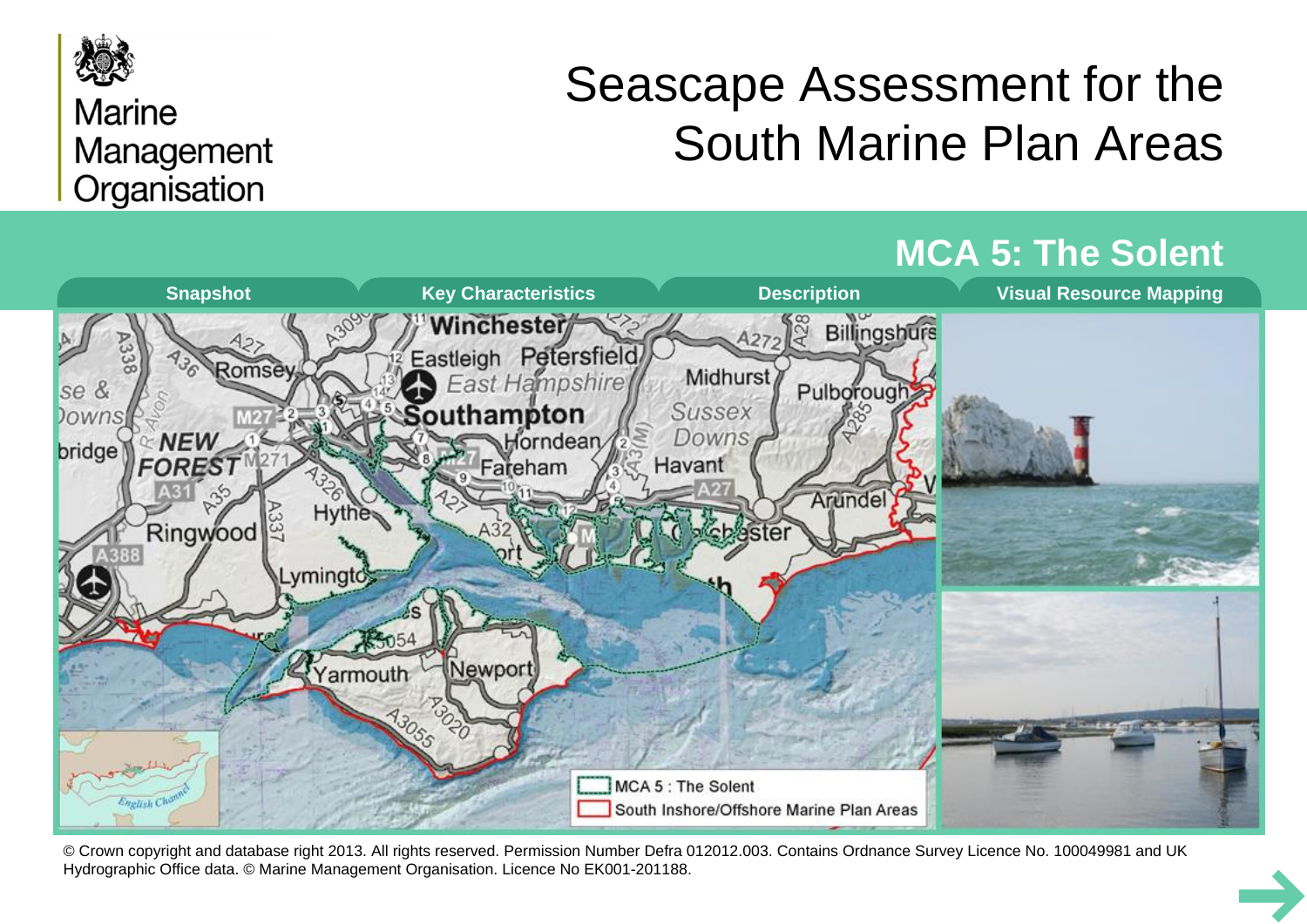<span id="page-1-0"></span>**Snapshot** 

Snapshot **Key [Characteristics](#page-2-0) [Description](#page-3-0) Visual [Resource](#page-8-0) Mapping**

### **Location and boundaries**

This Marine Character Area (MCA) covers the distinctive narrow stretch of sea of the Solent and its adjoining channels (the largest being Southampton Water) and Portsmouth, Pangstone and Chichester Harbours. It stretches from The Needles and Hurst Point in the west, to Foreland and Selsey Bill to the east. Seaward boundaries reflect the navigational conditions and commercial uses of the Solent, and extend to a maximum of approximately 12 kilometres (6.5 nautical miles) offshore. The western boundary takes account of the change in sea and tidal conditions upon entry into the Needles Channel and Hurst Narrows; and in the east the southern extent of the MCA takes in the main deep-water Nab Channel before making landfall at Selsey Bill.

Please note that the MCA boundaries represent broad zones of transition (not immediate breaks in character). Natural, visual, cultural and socio economic relationships between adjacent MCAs play a key role in shaping overall character. Therefore individual MCAs should not be considered in isolation.

### **Overall character**

The Solent is one of the busiest stretches of water in the UK, both commercially and for inshore recreation. It includes the major ports of Southampton and Portsmouth, which are nationally important hubs for marine transportation and trade. The Solent's sheltered waters also attract some of the largest numbers of marine recreational users in North-East Europe, supported by a large number of yacht clubs and marinas and world-class sailing events. Calm, warm seas nurture rich fishing grounds, including nationally rare native oyster beds at Chichester Harbour. The area is steeped in maritime history reflecting its nationally important roles in defence and trade, including the historic base of the Royal Navy at Portsmouth. The busy waters and port developments contrast with sections of highly tranquil coastline (particularly within the New Forest National Park, Isle of Wight and Chichester Harbour AONBs) and internationally important wildlife havens.

### **Adjacent National Character Areas (NCAs)**

The adjacent coastline includes the following NCAs as defined by Natural England $^1\!\!$ :

131: New Forest, 128: South Hampshire Lowlands, 126: South Coast Plain and 127: Isle of Wight

### **Adjacent nationally protected landscapes**

The coastline from Hurst Spit to Ashlett Creek falls within the New Forest National Park, and the southern side of The Solent includes sections of coastline within the Isle of Wight Area of Outstanding Natural Beauty (AONB). Chichester Harbour is designated as an AONB, falling wholly within the MCA. The north-west coast of the Isle of Wight includes two Heritage Coasts – Hamstead (fully within the MCA) and Tennyson, which is partially within MCA 6.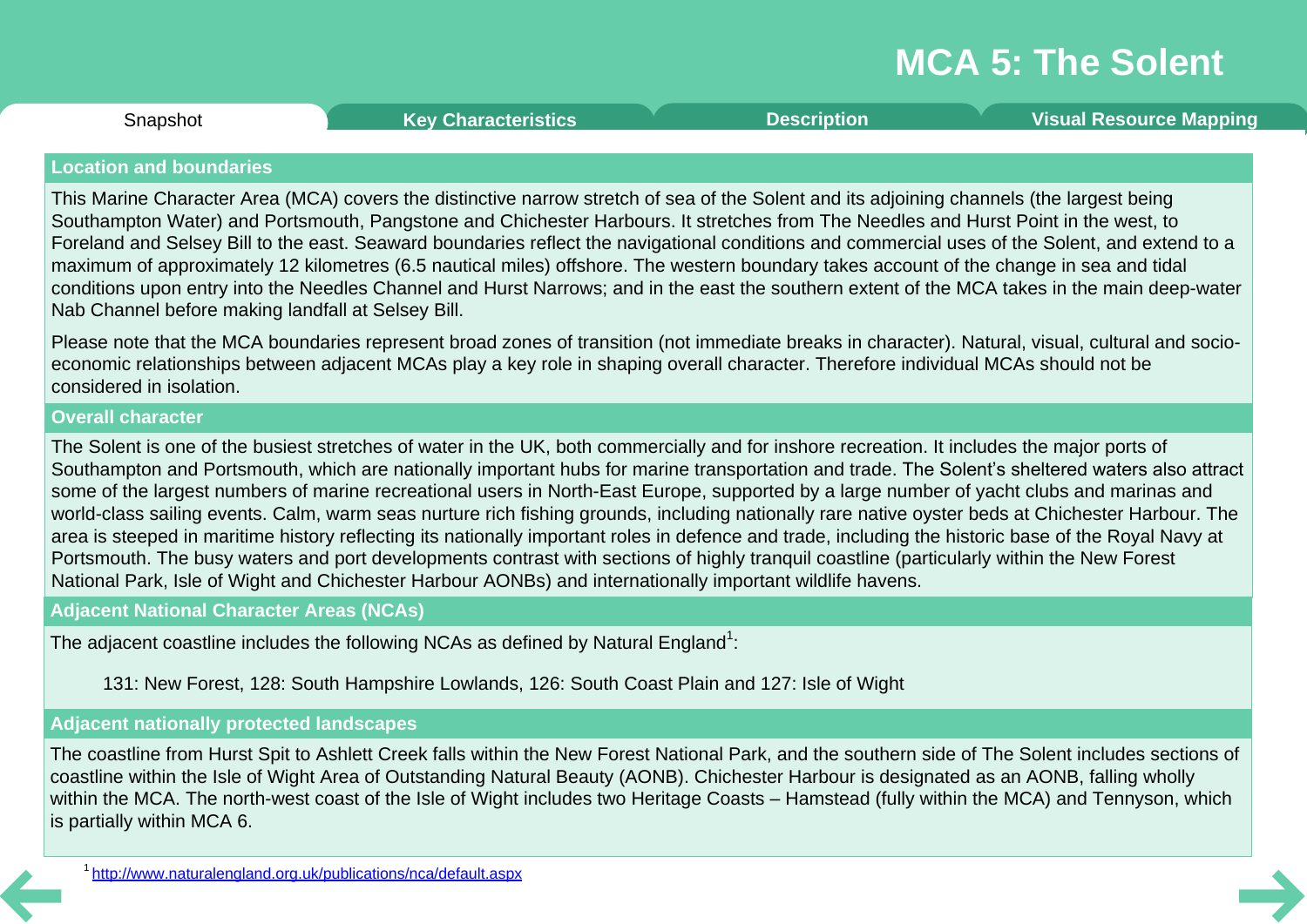<span id="page-2-0"></span>

|           | <b>Snapshot</b><br><b>Key Characteristics</b>                                                                                                                                                                                       |           | <b>Description</b>                                                                                                                                                                                                          |                                                                        | <b>Visual Resource Mapping</b>                                      |  |  |
|-----------|-------------------------------------------------------------------------------------------------------------------------------------------------------------------------------------------------------------------------------------|-----------|-----------------------------------------------------------------------------------------------------------------------------------------------------------------------------------------------------------------------------|------------------------------------------------------------------------|---------------------------------------------------------------------|--|--|
|           |                                                                                                                                                                                                                                     |           |                                                                                                                                                                                                                             |                                                                        |                                                                     |  |  |
|           | Sheltered, shallow waters of The Solent contrasting with the nearby<br>open waters of Poole Bay and the English Channel.                                                                                                            |           | Commercial shipping linking to the English Channel, with tankers,<br>large container ships, Navy vessels and cruiseliners navigating                                                                                        |                                                                        |                                                                     |  |  |
| $\bullet$ | Iconic sharp chalk stacks of The Needles forming the western<br>gateway to the Solent. Remainder surrounded by low sandstone/<br>clay Tertiary cliffs, punctuated by tidal inlets, estuaries and natural                            |           | through the Nab Channel. Frequent ferries link the Isle of Wight to<br>mainland terminals.<br>Important social and economic links with Poole Harbour (MCA 4) to                                                             |                                                                        |                                                                     |  |  |
|           | harbours.<br>Unique tidal system with four tides per day and 'double high waters',                                                                                                                                                  |           | in stormy weather conditions.                                                                                                                                                                                               | the west – used as a sheltering point for ships en-route to the Solent |                                                                     |  |  |
|           | resulting in a long stand of tide at or very close to the high water<br>mark.                                                                                                                                                       |           | Premier destination for leisure boating in the UK, with numerous<br>marinas and other yachting facilities associated with the Solent.<br>Internationally important events such as Cowes Week emphasise                      |                                                                        |                                                                     |  |  |
|           | Submerged sand/shingle banks and shoals, added to strong tidal<br>streams, creating areas of treacherous water, particularly the<br>Needles Channel and around The Owers off Selsey Bill.                                           |           | the importance of the area for sailing.<br>Intense commercial and recreational fishing in the shallow coastal                                                                                                               |                                                                        |                                                                     |  |  |
|           | Rich variety of coastal and maritime habitats, including saltmarsh,<br>saline lagoons, coastal grazing marsh, shingle and sand dunes - a                                                                                            |           | waters, particularly for shellfish (including the long-standing native<br>oyster fishery in Chichester Harbour).                                                                                                            |                                                                        | Popular coastline for tourism and recreation, including the beaches |  |  |
|           | large proportion internationally designated.<br>Site of the UK's largest managed realignment scheme at Medmerry,<br>on the Manhood Peninsula.                                                                                       |           | of West and East Wittering, the New Forest National Park and walks<br>along the Solent Way and Isle of Wight Coast Path.                                                                                                    |                                                                        |                                                                     |  |  |
| $\bullet$ | Variety of marine life including nursery areas for fish; as well as<br>extensive colonies of internationally important waders, wildfowl and<br>seabirds.                                                                            |           | Strong intervisibility between the opposing coasts, with marked<br>contrasts between the wooded shorelines of the Isle of Wight and<br>New Forest and the intensive development dominating the north-<br>eastern shoreline. |                                                                        |                                                                     |  |  |
|           | Abundant evidence for the Solent's strategic importance for<br>maritime trade, seafaring and defence, including Portsmouth's<br>Historic Dockyard, Henry VIII's Hurst Castle, the Palmerston Forts<br>and many historic shipwrecks. |           | Visual relationships extending inland to the South Downs National<br>Park, downland summits of the Isle of Wight and west towards<br>Swanage and Old Harry Rocks.                                                           |                                                                        |                                                                     |  |  |
|           | Nationally important palaeolandscape survivals with human<br>occupation deposits along and off the north coast of the Isle of                                                                                                       | $\bullet$ | Pockets of relative tranquillity associated with undeveloped sections<br>of coastline and quiet tidal inlets.                                                                                                               |                                                                        |                                                                     |  |  |
|           | Wight.<br>Second largest UK container port at Southampton, also the main<br>terminal for cruise liners. Portsmouth Naval Base is home to two-<br>thirds of the Navy's surface vessels.                                              |           | Area providing inspiration and escapism for many, including Lord<br>Tennyson and Queen Victoria.                                                                                                                            |                                                                        |                                                                     |  |  |
|           |                                                                                                                                                                                                                                     |           |                                                                                                                                                                                                                             |                                                                        |                                                                     |  |  |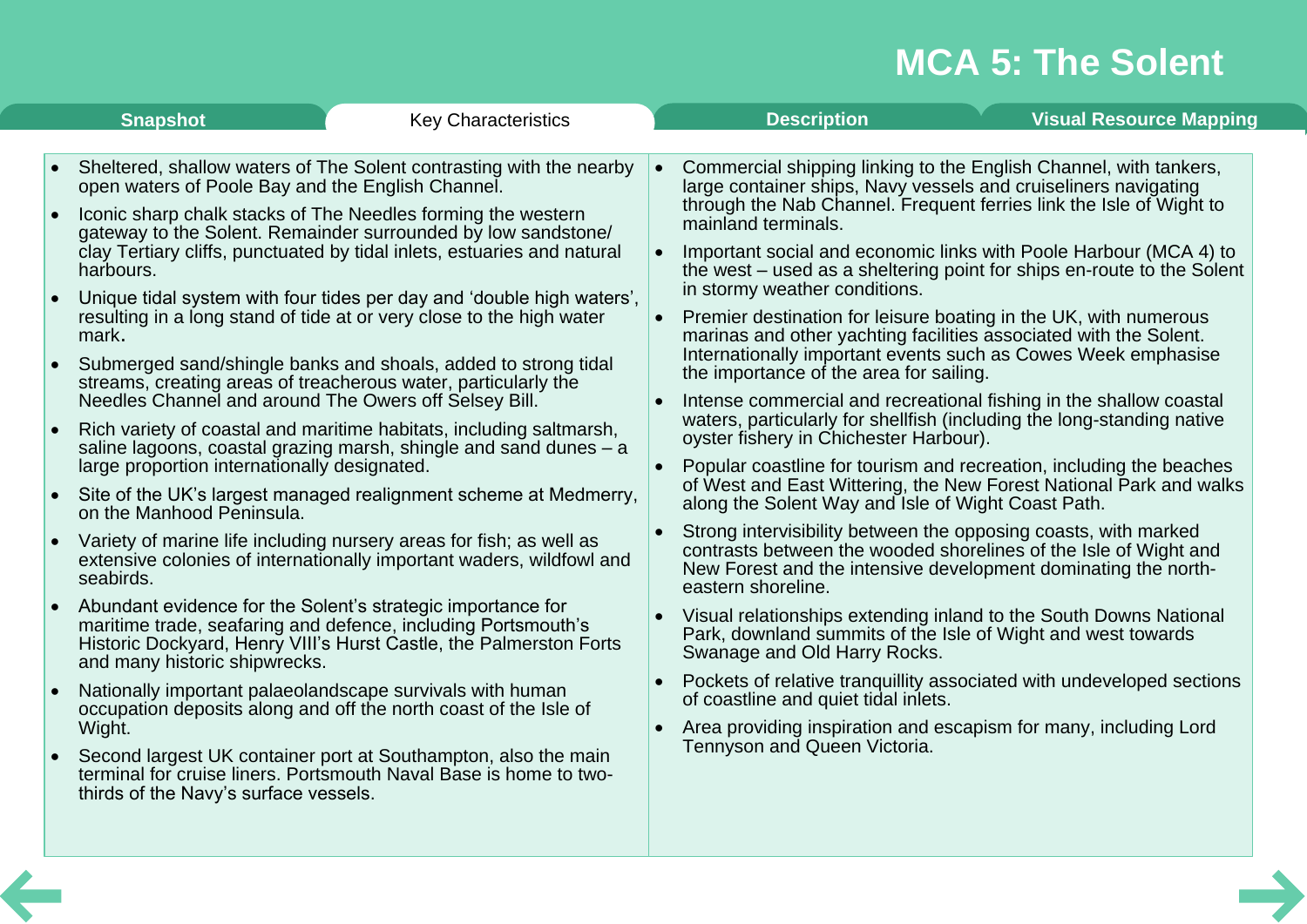<span id="page-3-0"></span>**[Snapshot](#page-1-0) Key [Characteristics](#page-2-0) [Description](#page-3-0) Visual [Resource](#page-8-0) Mapping** 

For ease of reference, the following description text is arranged under three headings, considering the 'Natural', 'Cultural / social' and 'Aesthetic / perceptual' characteristics of the Marine Character Area. It should be noted, however, that all of these aspects combine and interact with each other to varying degrees to shape character.

### **Natural influences**

This MCA includes the northern shores of the Isle of Wight, separated from the south coast by the Solent; a sheltered, shallow stretch of water backed by intricate tidal inlets and the major deep-water channel of Southampton Water (depth is maintained by dredging). The MCA also includes the natural harbours of Poole, Chichester, Langstone and Portsmouth. These punctuate a low-lying coastline, backed by soft clay and sandstone cliffs of Tertiary age, supplemented by shingle deposits, saline lagoons and sandy beaches. The western edge of the MCA is marked by the iconic white chalk stacks of The Needles, which form the terrestrial extent of a series of parallel chalk and soft Tertiary ridges characterising the northern coastline of the Isle, including fossil-rich sections. The chalk ridge continues along the seafloor to outcrop at the opposite side of Poole Bay – at Old Harry Rocks (MCA 4), unifying the two MCAs both physically and visually.

The character of the area is strongly influenced by the unique tidal system of the Solent, the only location in Europe to experience four tides per day. 'Double high waters' between Swanage (MCA 4) and Southampton result in a long stand of tide at or very close to the high water mark. Tidal streams are frequently strong and complex, with submerged shingle banks, rocks and shoals providing further navigational challenges. The Needles Channel (well buoyed and clearly lit at night, including by the famous 33 metre lighthouse on Goose

Rock) is particularly treacherous, owing to the presence of The Shingles bank combined with the strong tides running through Hurst Narrows. During strong south-westerlies over an ebbing tide, attempts to enter the Solent here are strongly discouraged, with entrance from the east being a safer option $^2$ . As testament to the notorious sea conditions in this area, the wrecked remains of a number of ships are found on the sea bed, including *Assurance* (1753) and *HMS Pomone* (1811) – both protected by English Heritage for their historic importance.



*Minton Pole navigation beacon*

The entrance to the Solent from the east is known locally as *'Through the Forts'* – reference to passing between two of the four Spithead forts (see under 'Cultural / social') – No Man's Land Fort and Horse Sand Fort. The entry point into this deep-water approach to Southampton and Portsmouth is marked by the 27-metre high Nab Tower (within MCA 6). Rocks and shoals off Selsey Bill, known as the Owers, and various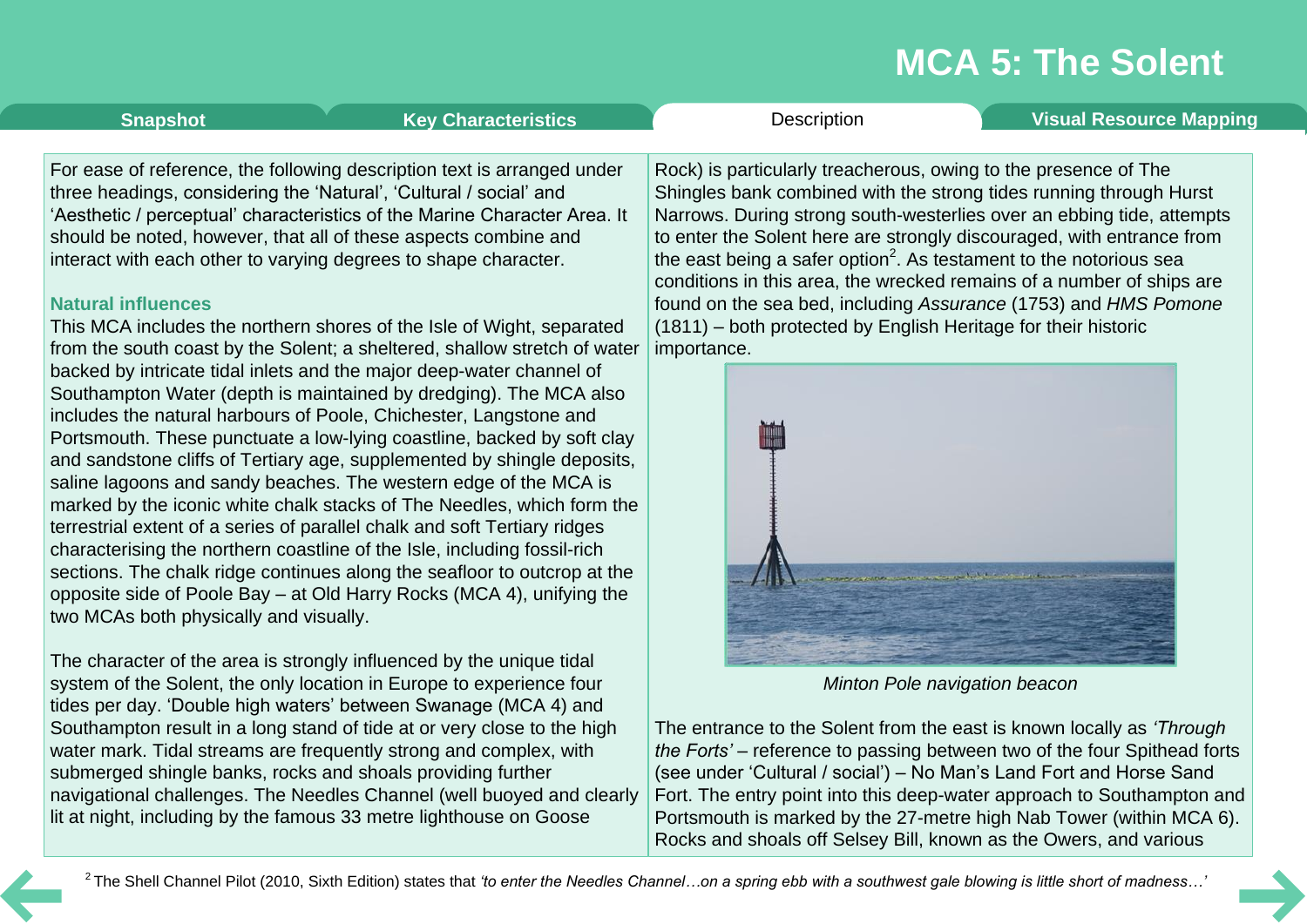**[Snapshot](#page-1-0) Key [Characteristics](#page-2-0) [Description](#page-3-0) Visual [Resource](#page-8-0) Mapping** 

sandbanks and shoals fringing the main approach provide the main obstacles for safe navigation. The Brambles sandbar in the central Solent is exposed at low spring tides, famously the location of an annual cricket match<sup>3</sup> which lasts as long as it takes until the tide comes in. It is also where the Queen Elizabeth 2 liner ran aground on her last visit to Southampton Docks in 2008, prior to her retirement.



*Harbour seals in the Emsworth Channel, Chichester Harbour*

The MCA marks the transition between warm 'Lusitanian' waters to the west and colder 'Boreal' waters in the eastern English Channel, giving rise to rich and varied maritime habitats and wildlife. This is reflected in the large coverage of national and international nature conservation designations along the coast and marine areas, including the Solent Maritime SAC, Solent & Southampton Water SPA/Ramsar, Portsmouth Harbour SPA, Chichester and Langstone Harbour SPA and part of South Wight Maritime SAC. Of particular note is the major estuarine system of the Solent itself, with its extensive estuarine mud/sand flats, sand and shingle spits, salt meadows and coastal lagoons. The wider

<sup>3</sup> Between Royal Southern Yacht Club and Island Sailing Club <sup>4</sup> http://www.environment-agency.gov.uk/homeandleisure/floods/109062.aspx area is of international importance for waterfowl, seabirds and waders, regularly supporting over 50,000 overwintering birds. The sheltered waters also provide rich breeding and nursery grounds for fish and hunting grounds for harbour seals, bottlenose dolphins and long-finned pilot whales.

The MCA is the site of the UK's largest open coast managed realignment scheme on the Manhood Peninsular at Medmerry. This involves the creation of large areas of intertidal habitat seaward of new sea defences built to protect one of the areas most at risk of flooding in the UK. It will also open up new footpaths, cycleways and bridleways for public enjoyment<sup>4</sup>.

### **Cultural / social influences**

The natural assets and strategic location of the MCA has resulted in an area with a rich maritime history of national significance. The earliest Palaeolithic occupants of the area benefited from rich food sources provided by the Solent, with subsequent sea level rise after the last glaciation creating the area's natural harbours and estuaries. These unrivalled harbours, with a fertile hinterland and good access to Winchester (the Anglo Saxon capital of England) and London, have nurtured and supported the development of trade and defence over many centuries.

The significant loss of mudflats from the coast in the western Solent (between Hurst Castle and Pitts Deep) over the past 200 years has exposed a buried prehistoric land surface and peat deposits which can be compared to the upper peats off the north coast of the Isle of Wight. Exposed Holocene intertidal deposits have been identified along the north-east coast of the Isle of Wight such as at Wootton Quarr where modern erosion has revealed a plethora of archaeological material dating back to the Mesolithic, including the fully-submerged Mesolithic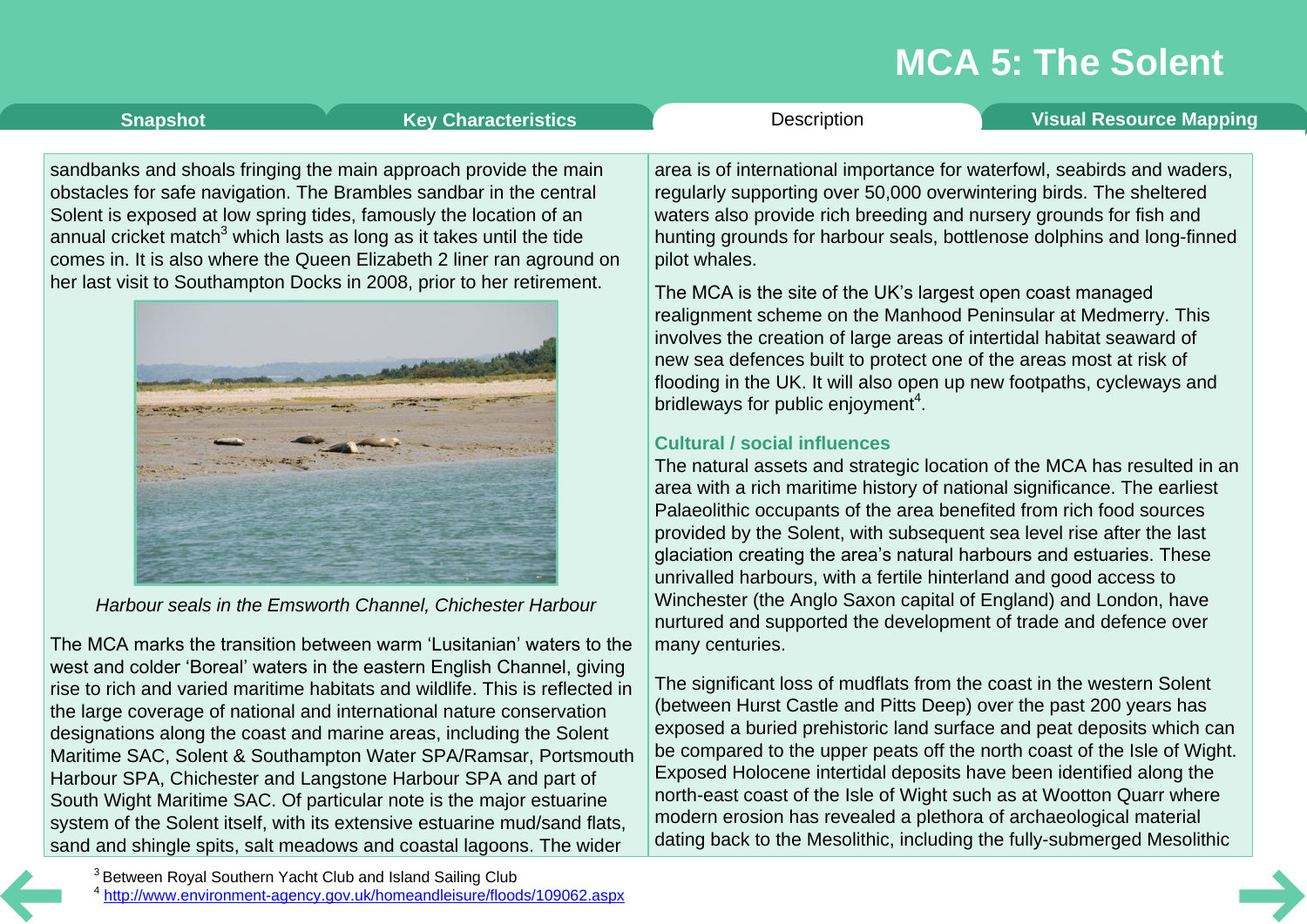**[Snapshot](#page-1-0) Key [Characteristics](#page-2-0) Victory Characteristics Characteristics Constanting Visual [Resource](#page-8-0) Mapping** 

peat platform and cliff face off Bouldnor Cliff, on the north-west coast of the Isle of Wight. To date, the Mesolithic site at Bouldnor Cliff is the only stratified prehistoric occupation site identified in UK waters.

Southampton's growth from the 10th century as a major centre for the wool and metal trade and the import of Mediterranean luxury goods spurred the area's development and the function of the Solent as a key trade route. Today the Solent remains one of the busiest waterways in the UK, with Southampton the leading deep-sea cargo port on the English Channel. The large number of local and international ferry services is unparalleled in the UK, with cargo transport supporting various local industries, such as the shipyards, numerous boatyards and petrochemical complexes on Southampton Water, including Fawley refinery – the largest in the UK.

Portsmouth developed as a focus for defence during the medieval period, with the country's first dry docks constructed in 1495. Its deep water meant it was the favoured centre for the construction and repair of royal ships, with its national strategic importance accelerating in the 18th century through the rise of the Portsmouth Naval Base. A wealth of defensive structures are still visible, including the Iron Age promontory fort at Hengistbury Head, 3rd century Saxon fort of Porchester Castle, Henry VIII's Hurst, Calshot and West Cowes Castles and a series of Napoleonic and First World War structures, including the four imposing Spithead Forts marking the eastern entrance to the Solent. Maritime casualties from the Solent's turbulent past are also famously present – including the Protected Wreck sites of Henry VIII's flagship *Mary Rose* the remains now on display at the newly opened museum in Portsmouth), *HMS Invincible* (1758), the *A1* Navy submarine (1911) and the wooden Navy sailing vessel *Hazardous* (1706).



*Hurst Castle and lighthouse*

The 600-year old tradition of the Fleet Review celebrates the might of the country's defensive shipping fleet. Queen Elizabeth II undertook the last review in 2005, which included 167 naval and merchant ships sailing along the Solent $^5$ .



*Saint Helen's Fort*

 $5$  These are part of a larger number of forts around the south coast of Britain (collectively known as the Palmerston Forts), built in the late 19<sup>th</sup> century following concern about the strength of the French Navy. Fort Albert (opposite Hurst Castle on the Isle of Wight) is another example.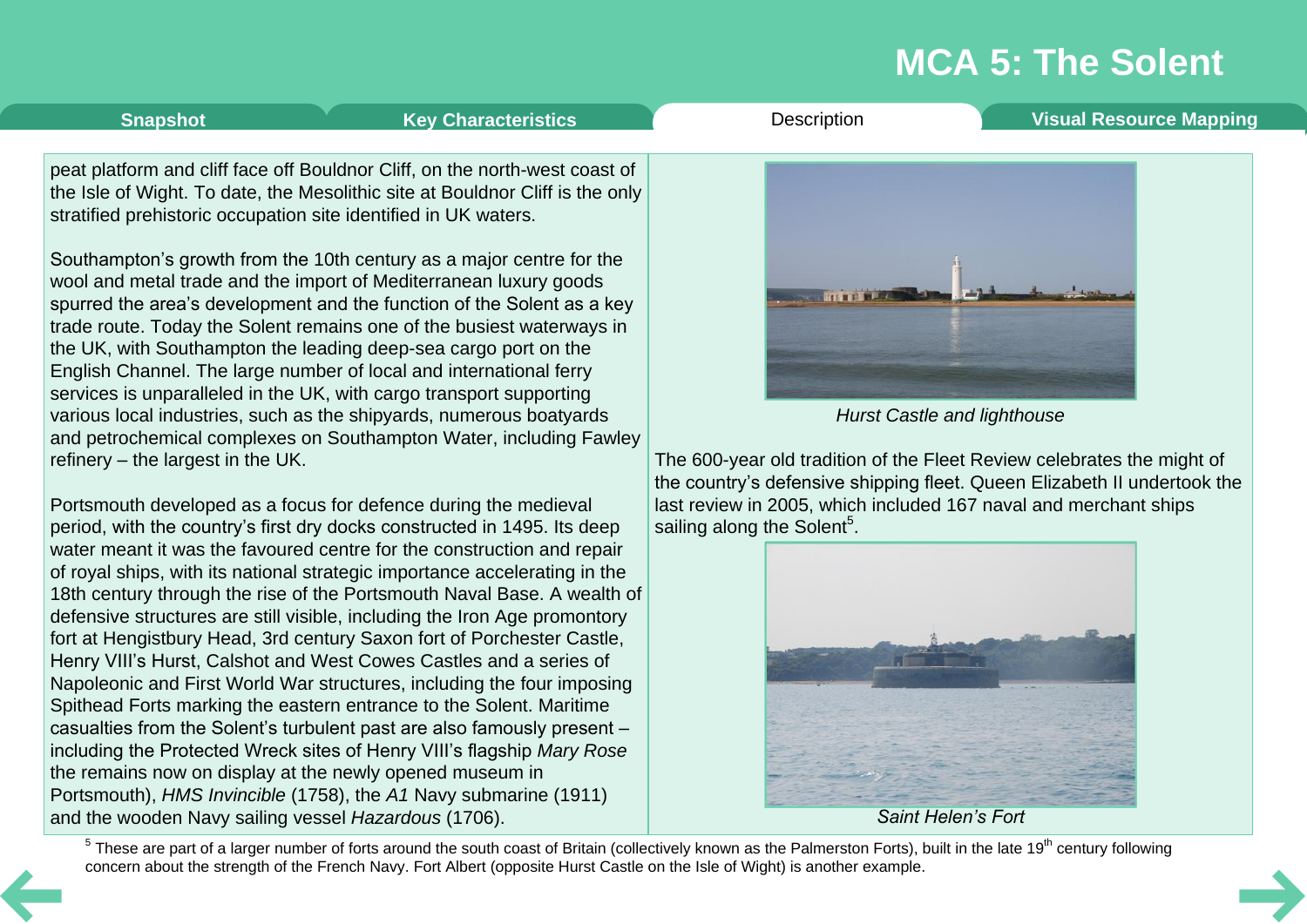**[Snapshot](#page-1-0) Key [Characteristics](#page-2-0) [Description](#page-3-0) Visual [Resource](#page-8-0) Mapping** 

The Isle of Wight also has long associations with national defence and the maritime industry. The Needles battery, the location of the world's first radio station set up by Marconi in 1897, was also used as for the testing and development of the Black Arrow and Black Knight space rockets, subsequently launched from Woomera, Australia. It is also home to the famous boat-building firm of J. Samuel White (established 1802) and Saunders-Roe –manufacturer of the world's first hovercraft. Both companies are still based in East Cowes.

The area's rich waters have also supported fishing activity since the early days of human occupation. Owing to the sheltered nature of the coastal waters, fishing levels are intense, especially for shellfish species such as crab and lobster; a large proportion of which is exported to the continent from the main fishing ports of Portsmouth, Bembridge and nearby Poole. The long-established oyster fishery in Chichester Harbour has one of the few remaining stocks of native oyster in the UK that supports a commercial fishery. Cuttlefish, squid, whelks, cockles, clams and deep-sea fish species such as Dover sole, cod, plaice and whiting are also landed from the surrounding waters. As well as commercial fishing, recreational sea angling is also a major economic activity in the Solent, supported by around 50 clubs in the area and over 60 charter boats<sup>7</sup>.

Perhaps the most significant human activity to have developed in the last century is recreational sailing and yachting; as well as marine and coastal tourism in general. The waters of the wider area are likely to be the single most heavily used water area for inshore recreation in Britain, and possibly the north-east Atlantic. Activities include yachting, motorboating, dinghy sailing, jet skiing, water skiing and rowing, benefiting from the area's sheltered harbours and inlets. Leisure boating and yachting activity is supported by a large number of

shoreline marinas and yachting clubs, particularly concentrated around Chichester Harbour, Southampton Water, Poole Harbour and the Isle of Wight. The area hosts a number of famous sailing events, most notably the annual Cowes Week and others hosted by the 200 year old Royal Yacht Squadron, based in Cowes (Isle of Wight).



*Yachting in the eastern Solent*

The surrounding coastline attracts large numbers of recreational users and tourists drawn to destinations including the Isle of Wight via ferries from Portsmouth, Southampton and Keyhaven. Chichester Harbour, the New Forest National Park and the golden beaches of East and West Wittering are also popular destinations, the latter receiving some 1.5 million visitors annually. The coastline is dotted with supporting facilities, including car parks, caravan and camping sites, and much is served by rights of way, including the Solent Way and the Isle of Wight Coast Path.

<sup>6</sup> This last Review was timed to commemorate the *Battle of the Atlantic* anniversary in 1999. <sup>7</sup> http://www.solentforum.org/publications/strategic\_guidance/ SG%20rectour%20final.pdf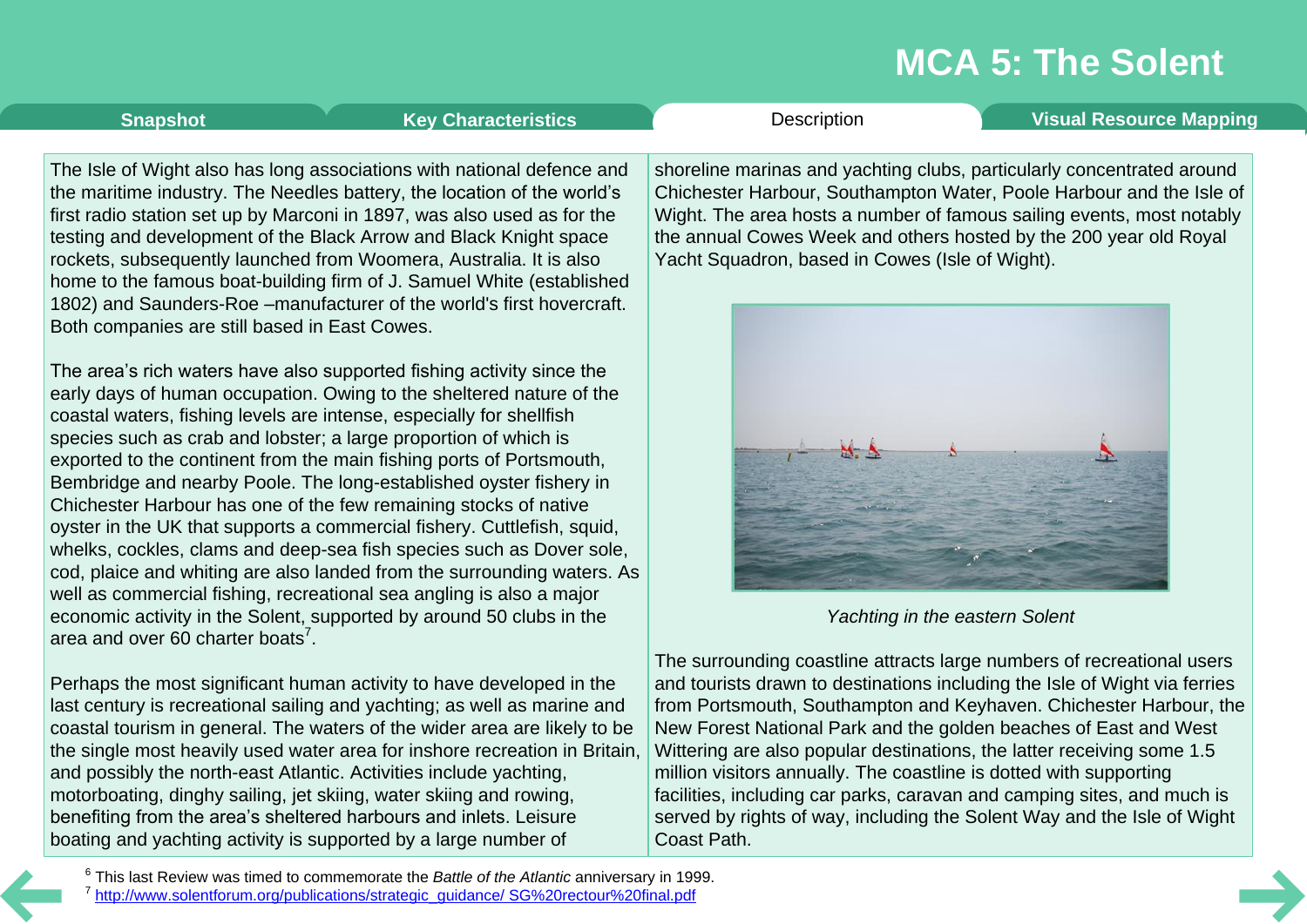<span id="page-7-0"></span>

| <b>Key Characteristics</b>                | <b>Visual Resource Mapping</b>                                                                                                                                                                                                                                                                                                                                                                                                                                                                                                                                                                                                                                                                                                                                                                                 |
|-------------------------------------------|----------------------------------------------------------------------------------------------------------------------------------------------------------------------------------------------------------------------------------------------------------------------------------------------------------------------------------------------------------------------------------------------------------------------------------------------------------------------------------------------------------------------------------------------------------------------------------------------------------------------------------------------------------------------------------------------------------------------------------------------------------------------------------------------------------------|
| <b>Snapshot</b>                           | Description                                                                                                                                                                                                                                                                                                                                                                                                                                                                                                                                                                                                                                                                                                                                                                                                    |
| <b>Aesthetic and perceptual qualities</b> | The New Forest's low-lying, largely undeveloped coastline and the<br>western half of the Isle of Wight's coast provide a unifying sense of<br>tranquillity in this part of the Solent. This is matched in the east at<br>Chichester Harbour, particularly in the winter months when the many<br>water-based recreational users are largely replaced by expansive flocks<br>of internationally important overwintering birds, bringing an overriding<br>sense of naturalness to the seascape. The rising land of the South<br>Downs forms an imposing backdrop to the eastern Solent – with strong<br>intervisibility between the National Park and the coast being key to<br>character, as well as the special qualities of the Park.<br>These scenic coastal landscapes and their close relationship with the |

maritime environment have long provided inspiration and a sense of escapism to many who live in or visit the area. For example, Tennyson Down on the Isle of Wight is named after the poet Lord Tennyson who used to walk on the down almost every day, saying that the air was worth *'sixpence a pint'*. A granite memorial cross stands on the summit at 147 metres, forming a strongly recognisable landmark in views from across the western Solent. Queen Victoria is also famously associated with the area, with the towers and grounds of her seaside residence, Osborne House, glimpsed from the adjacent waters of the Solent.



*Container ship in the Solent outside Southampton*

This is an area defined by human activity – past and present – with the sight, sounds, colour and movement of water-based vessels (from dinghies and yachts to ferries, cruise liners and Navy war ships) having an overriding influence on character. Urban and industrial development relating to Southampton, Portsmouth and Gosport dominates the central Solent, with the Fawley Refinery chimneys forming prominent features in views from along the coast, the Solent and the north coast of the Isle of Wight. Here the main island settlements of Cowes, Ryde and Yarmouth are separated by a sparsely settled coastline of low cliffs frequently clothed in woodland and estate plantings extending to the water's edge. In the east, gaps through the woodland allow views from the Solent to the elevated downland in the centre of the island, including prominent telecommunications masts at Rowridge and Cheverton Down (these are also visible in views from the eastern edges of MCA 4).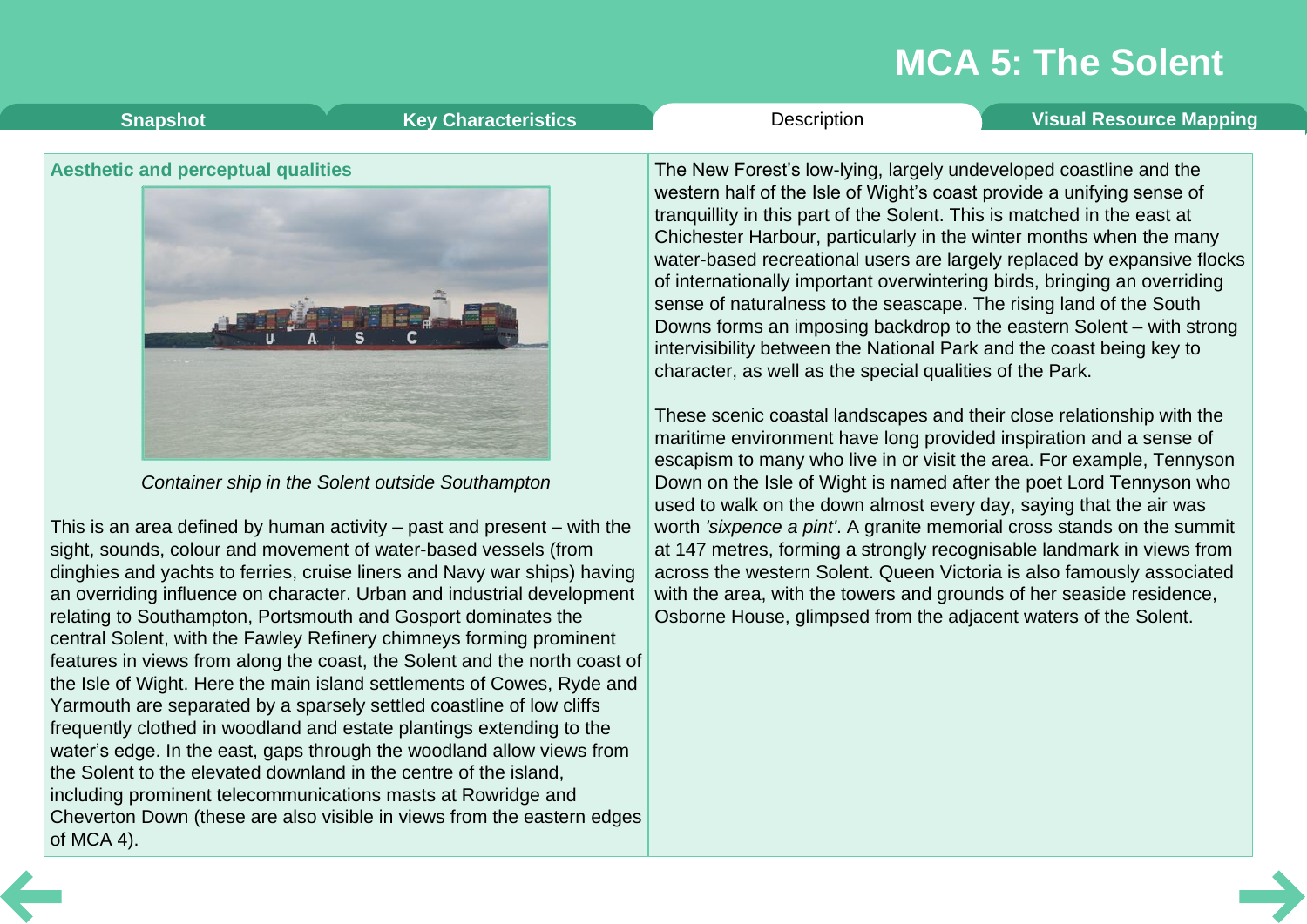<span id="page-8-0"></span>

100

© Crown copyright and database right 2013. All rights reserved. Permission Number Defra 012012.003. Contains Ordnance Survey Licence No. 1 to 20<sup>21</sup> to 40<sup>41</sup> to 60<sup>61</sup> to 80<sup>81</sup> to 80<sup>81</sup> to 80<sup>81</sup> to [10](#page-7-0)0<br>© Crown copyright and database right 2013. All rights reserved. Permission Number Defra 012012.003. Contain<br>100049981 and UK Hydrographic Office data. ©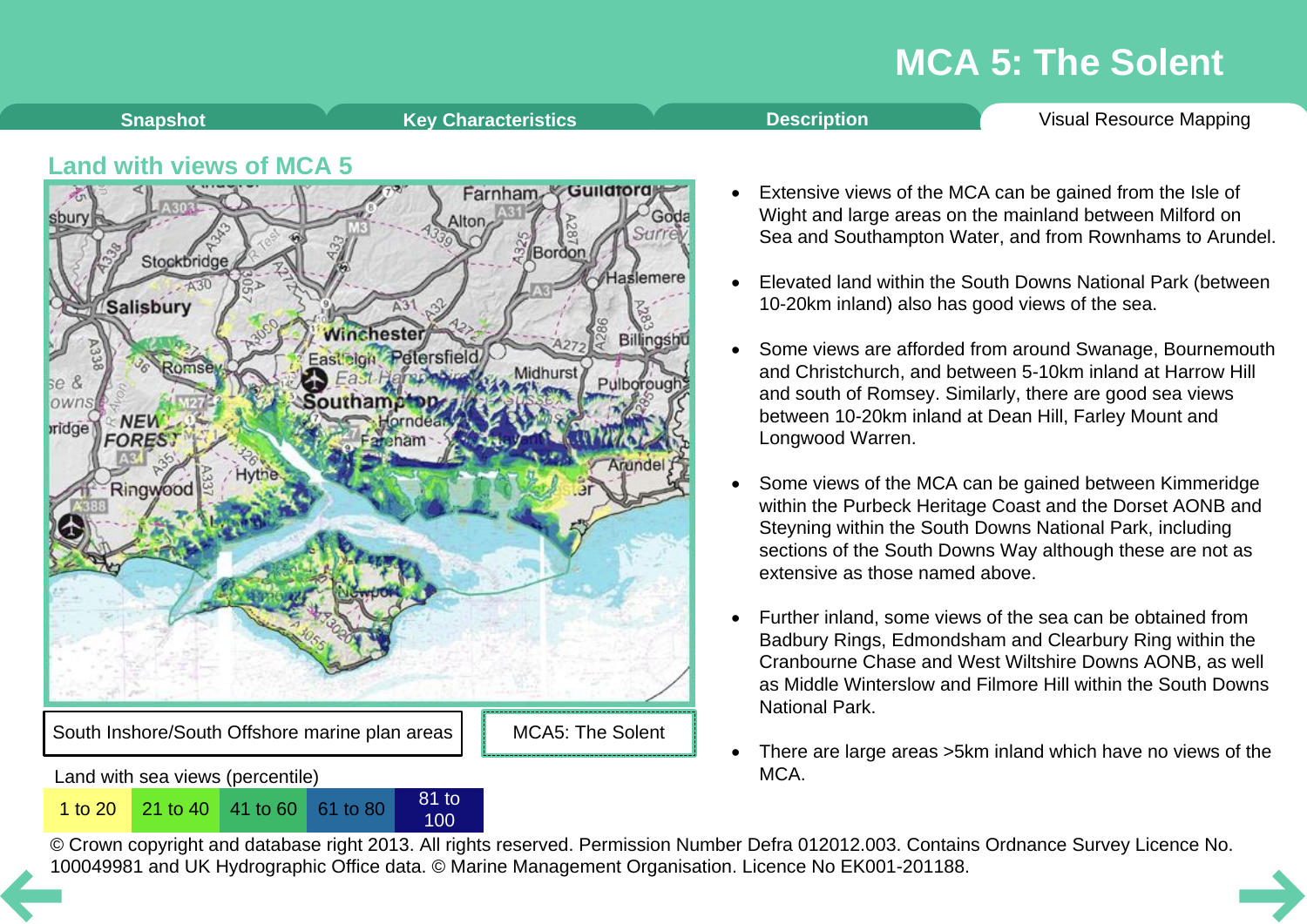<span id="page-9-0"></span>**Shapshot Key [Characteristics](#page-2-0) [Description](#page-3-0) Visual [Resource](#page-8-0) Mapping** 

100

### **Visibility of sea from land**

Relative visibility of the sea surface from viewers on land



5-10km from the High Water Mark



1-5km from the High Water Mark



0-1km from the High Water Mark



10-20km from the High Water Mark

| South Inshore/South Offshore marine plan areas |  |                            |                     |                  |  |  |  |  |  |
|------------------------------------------------|--|----------------------------|---------------------|------------------|--|--|--|--|--|
| <b>MCA5: The Solent</b>                        |  |                            | Location of viewers |                  |  |  |  |  |  |
| Visibility of sea from land (percentile)       |  |                            |                     |                  |  |  |  |  |  |
| 1 to 10 $\vert$                                |  | 11 to 20 21 to 30 31 to 40 |                     | 41 to 50         |  |  |  |  |  |
| 51 to 60                                       |  | 61 to 70 71 to 80 81 to 90 |                     | $91$ to<br>1 O.O |  |  |  |  |  |

© Crown copyright and database right 2013. All rights reserved. Contains Ordnance Survey Licence No. 100049981 and UK Hydrographic Office [da](#page-8-0)ta. © Marine Management Organisation. License No. EK001-201188.